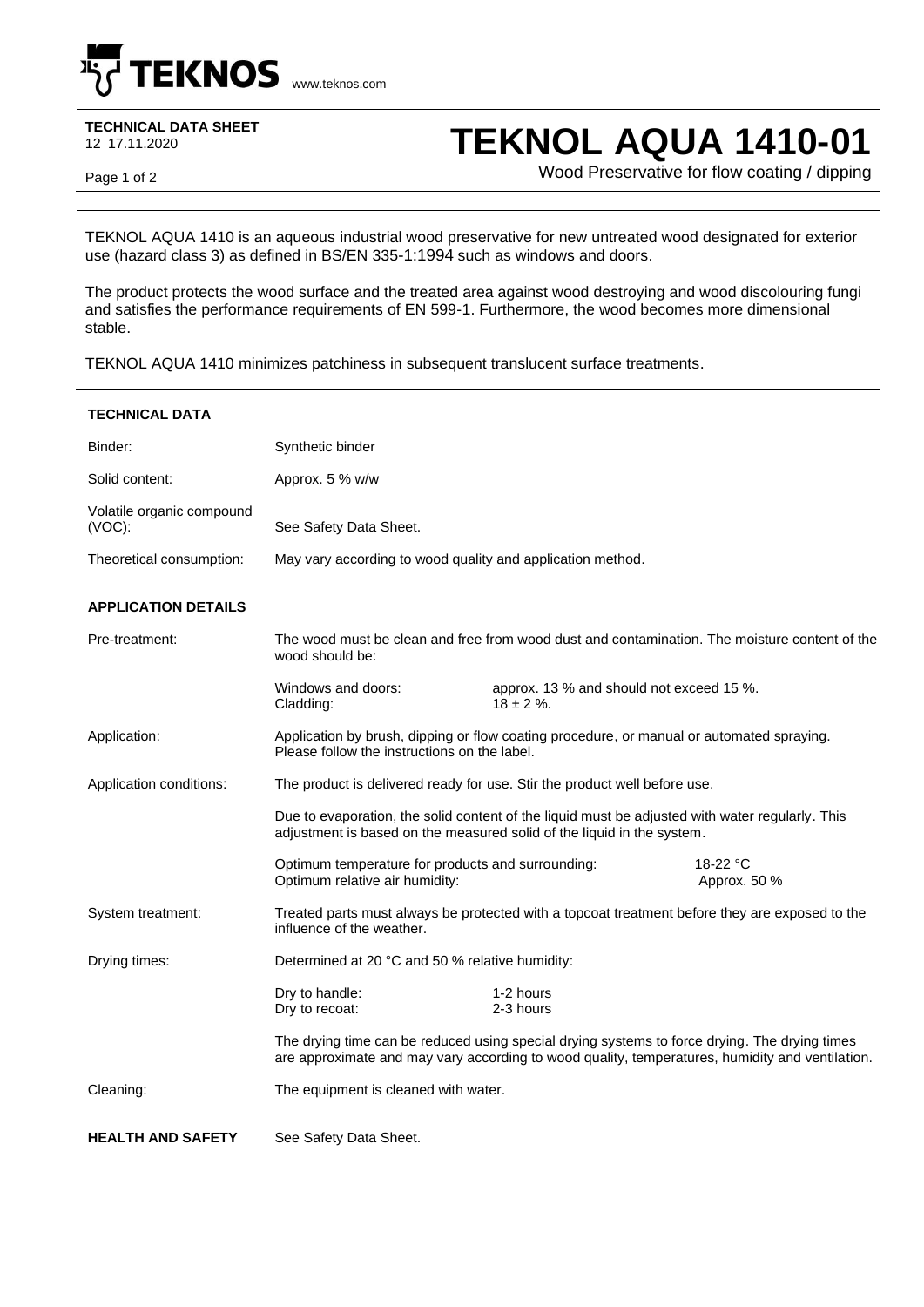## **ADDITIONAL INFORMATION**

| Pack size:              | 20, 120 and 1,000 l                                                                                                                                                                                        |                                                                                                                                                                                                                                                                                                                                                                                                                 |  |
|-------------------------|------------------------------------------------------------------------------------------------------------------------------------------------------------------------------------------------------------|-----------------------------------------------------------------------------------------------------------------------------------------------------------------------------------------------------------------------------------------------------------------------------------------------------------------------------------------------------------------------------------------------------------------|--|
| Storage:                | The product must be stored at temperatures above 5 °C. Shelf life in unopened containers: See<br>"Best before date" on the label. Keep containers tightly closed after use. Store away from<br>foodstuffs. |                                                                                                                                                                                                                                                                                                                                                                                                                 |  |
| National registrations: | TEKNOL AQUA 1410 is comprised by the announcement of the Danish Ministry of Environment<br>on Pesticides.                                                                                                  |                                                                                                                                                                                                                                                                                                                                                                                                                 |  |
|                         | UK:<br>AT:<br>CH:<br>CZ:<br>DE:<br>DK:<br>FF:<br>FI:<br>HU:<br>$\mathsf{I} \mathsf{T}$ :<br>LT:<br>LV:<br>NO:<br>PL:<br>SE:<br>SK:<br>SI:                                                                  | UK-2012-0481<br>AT/2012/Z/00088-01/8<br>CH-0008318-0000<br>CZ-2012-0033<br>DE-2012-MA-08-00110<br>BPD-reg. nr. 417-5<br>EE/2012/0018<br>FI-2016-0008 (family), FI-2016-0008-1<br>HU-2012-MA-08-00018-0000<br>IT/2014/00183/MRAFP<br>(10-14 17.5)BPR-104(A-08VAP181149/D-20-47<br>LV/2012/MR/018<br>NO-2014-0040<br>PL/2013/0064/A/MR/FF<br>Reg. nr. 4707 (klass 2)<br>2010/3549/6806/SK/MA/8409<br>SI-2013-3013 |  |

The above information is normative and based on laboratory tests and practical experiences. The information is noncommittal, and we cannot accept liability for the results obtained under<br>working conditions beyond our contr